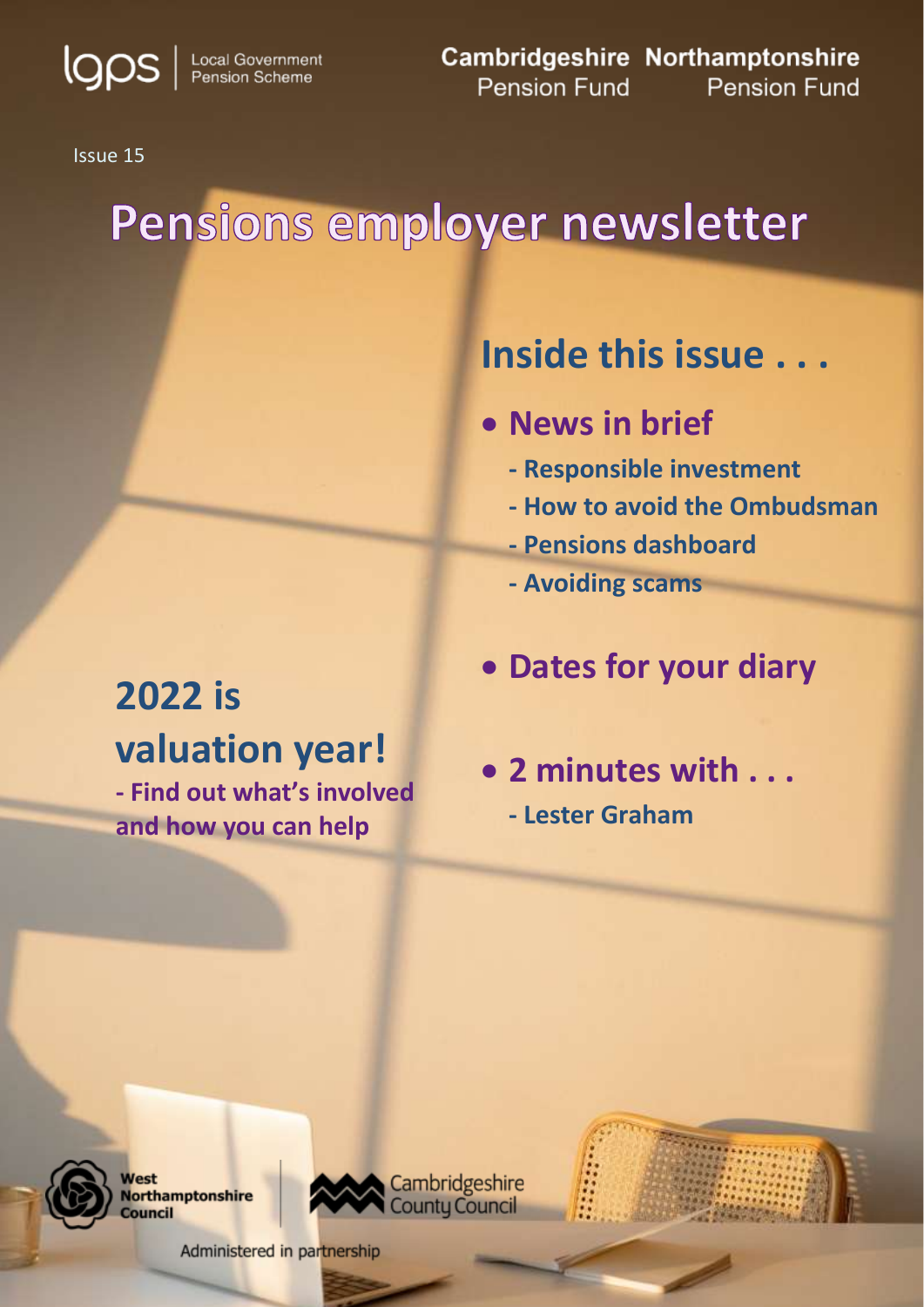

 you're well and looking forward to the lighter days as we head into of climate change on our investments and you can read about our Welcome to the latest edition of our employer newsletter. I hope spring and hopefully put the storms behind us. These extreme weather conditions reinforce the importance of assessing the risk responsible investment policy on page 3.

 Climate change is also a factor that can impact our valuation assumptions around investment returns, financial and economic

 conditions, and demographic factors like life expectancy. It's hard to believe that it's been 3 years already since our last valuation, but you can find out what to expect from this year's valuation on page 4, with a valuation timeline and how you can help on page 5.

 Unfortunately, there's been a sharp rise in scams during the latest pandemic and you can find out how you can help your employee's reduce the risk of being scammed on page 3. We also have articles on page 3 about how to avoid the Ombudsman and what's happening with the pensions dashboard project.

 We're always looking for ways to improve the service we provide to you and your feedback helps us to make sure we're communicating with you in the right way and providing you with the right training and information. We will be shortly releasing this year's employer survey and would be extremely grateful if you could take the time to respond and let us know about the service we have provided over the last year and any improvements you would like to see.

 Finally, we're delighted to welcome Lester Graham to the employers team who's joining us as a Pensions Officer. You can find out more about Lester on page 6 in our 2 minutes with useful and interesting. feature along with some dates for your diary. I hope you find this edition of our newsletter

As always, we value your feedback and would love to know your thoughts.

Cory Blose Employer Services and Communications Manager

The employer services team: contact us at PenEmployers@westnorthants.gov.uk



**Mio Yewman**  Employer Liaison Officer



**Nick Percival**  Employer Liaison Officer



**Louise Hogan**  Pensions Officer



**Ana NealGonzalez**  Pensions Officer



 **Lester Graham**  Pensions Officer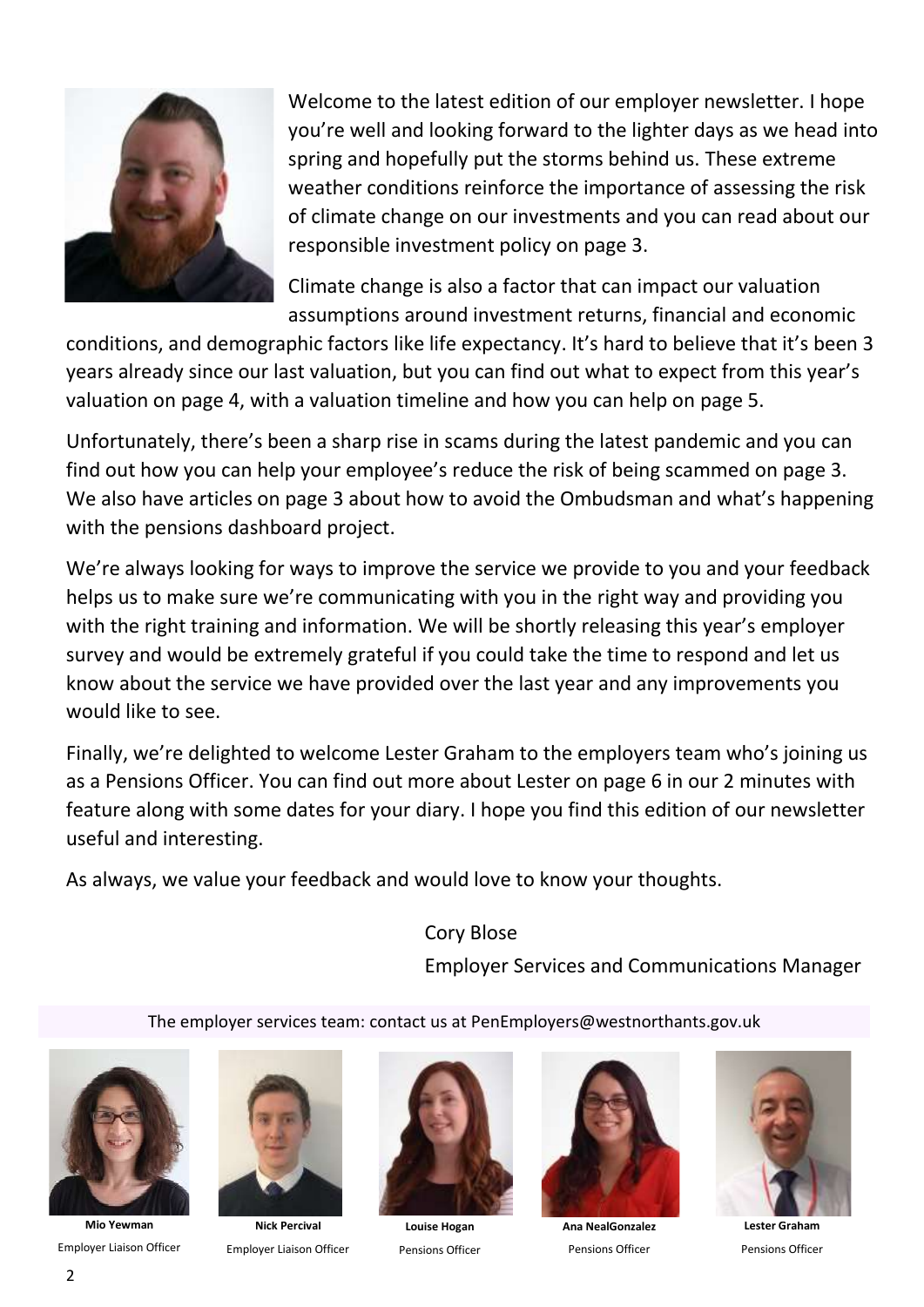## **News in brief**

#### **Responsible investment**

 We've worked hard to develop an carbon and climate risks impacting our enhanced responsible investment (RI) policy, which forms part of our overall investment strategy statement. The new RI policy will help us to better manage the investments.

 The RI policy was agreed following a consultation that was open to scheme members as well as each scheme employer. You can find a summary of the consultation responses we've received and an updated investment strategy statement on our [key documents page.](https://pensions.northamptonshire.gov.uk/governance/key-documents/)



 In October 2021, the Pensions Ombudsman (TPO) launched a new page on its website called '<u>How to avoid the</u> studies with examples of how disputes asked questions. TPO also published a out simple steps that can be taken to without the need for TPO to be involved. **How to avoid the Ombudsman**  [Ombudsman'](https://www.pensions-ombudsman.org.uk/how-avoid-ombudsman). It has 'top tips', links to case have been settled, and new frequently guidance note on communicating with pension scheme members. The note sets resolve pension disputes and complaints

#### **Pensions dashboards**

 The Pensions Schemes Act 2021 sets up vital that you continue to check the accuracy of the data you send us to make sure that members get to see their correct the legal structure for pensions dashboards which will give people access to all their different pensions information in one place. Next year we'll be required by law to connect to the dashboard, so it's pension details.

 more than two **Avoiding scams**  Citizens Advice found that thirds of adults were targeted



 last year. A scammer will often pretend to unexpected trader at the door, or a phone call from someone pretending a bank card has been cloned; so help your employees by a scammer in the first five months of be someone they're not, like an to reduce the risk of being scammed with the following five steps:

- **Stop** Never do anything you don't want to or make any decisions on the spot
- **Check** Always check their credentials
- **Ask** Always ask someone you trust for a second opinion
- **Mine** Do not give away personal information
- **Share** your experience with others to lower their risk of being scammed

 useful advice for people worried about The FCA's scam [smart website](https://www.fca.org.uk/scamsmart) has some pension scams.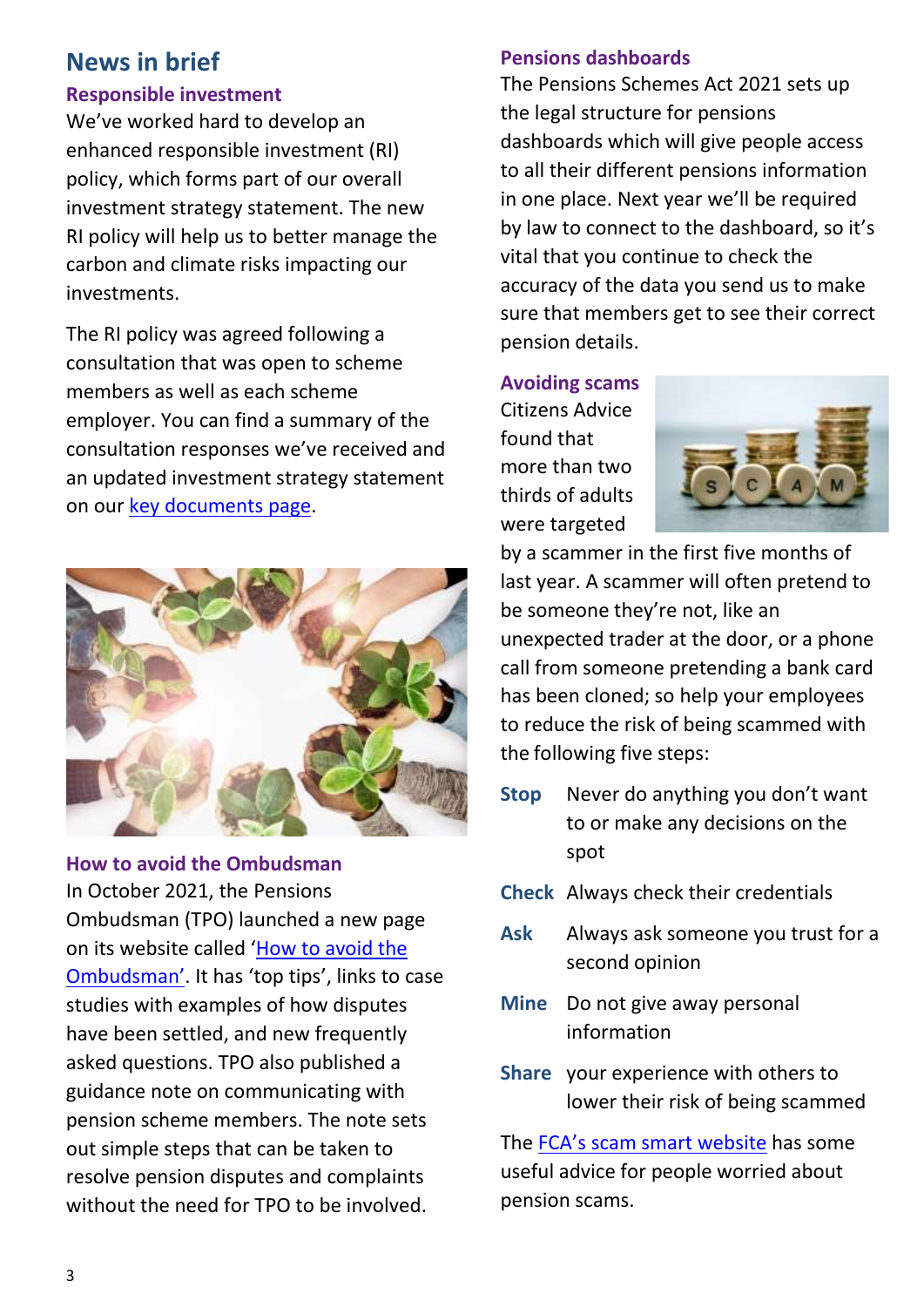## **2022 is valuation year!**

 It's hard to believe it has already been 3 certainly does fly by. We are currently preparing everything behind the scenes so we can complete the valuation and set to 31 March 2026. We wanted to take this years since the last valuation, but time your contribution rates from 1 April 2023 opportunity to provide you with some information of what to expect over the next 12 months.



#### **Why we do a valuation**

 The valuation is a health check carried out by the Fund every 3 years. The aim is to were made at the last valuation. In doing so it can recommend appropriate make sure that there's enough money to pay your employees' pensions. Our actuary reviews the actual experience of the Fund against the assumptions that contribution rates for employers for the next three years.

#### **What's happened since 2019?**

 Investment returns have been higher than no major changes in investment markets contribution rate, which is an adjustment expected over the last 3 years which means many employers should be in a better position than last time (assuming or your employee membership profile). This means that your secondary to reflect your circumstances including any deficit or surplus is likely to be lower.

#### **Issues affecting 2022 valuation results**

 **Inflation** – we've all been impacted by the rise in energy prices and with inflation almost 30 years. This may only be a short now at over 5% it's at its highest level in term upward pressure, but it could still result in a small increase to pension costs.

 and economic conditions, and demographic factors like life expectancy. **Climate change** – whether it's the impact of rising temperatures, or the measures taken to avoid them, we could see an impact on investment returns, financial



 proposed extending the final pay 'underpin' to everyone who was an active member of the LGPS on 31 March 2012. under the old scheme rules or when Implementing the McCloud remedy will ultimately impact pension costs and result **McCloud remedy** - following the McCloud court case about age discrimination in pension schemes, the Government The underpin is a calculation to check whether your employees' pension benefits would be higher if they were calculated calculated under the new scheme rules. in a small upward pressure on contribution rates.

 **Future investment returns** – are expected to be lower, which will put an upward and partly offset investment returns*.* The primary rate is set to cover the build-up of pressure on *'primary contribution rates'* pensions for the next 3 years 2023-2026.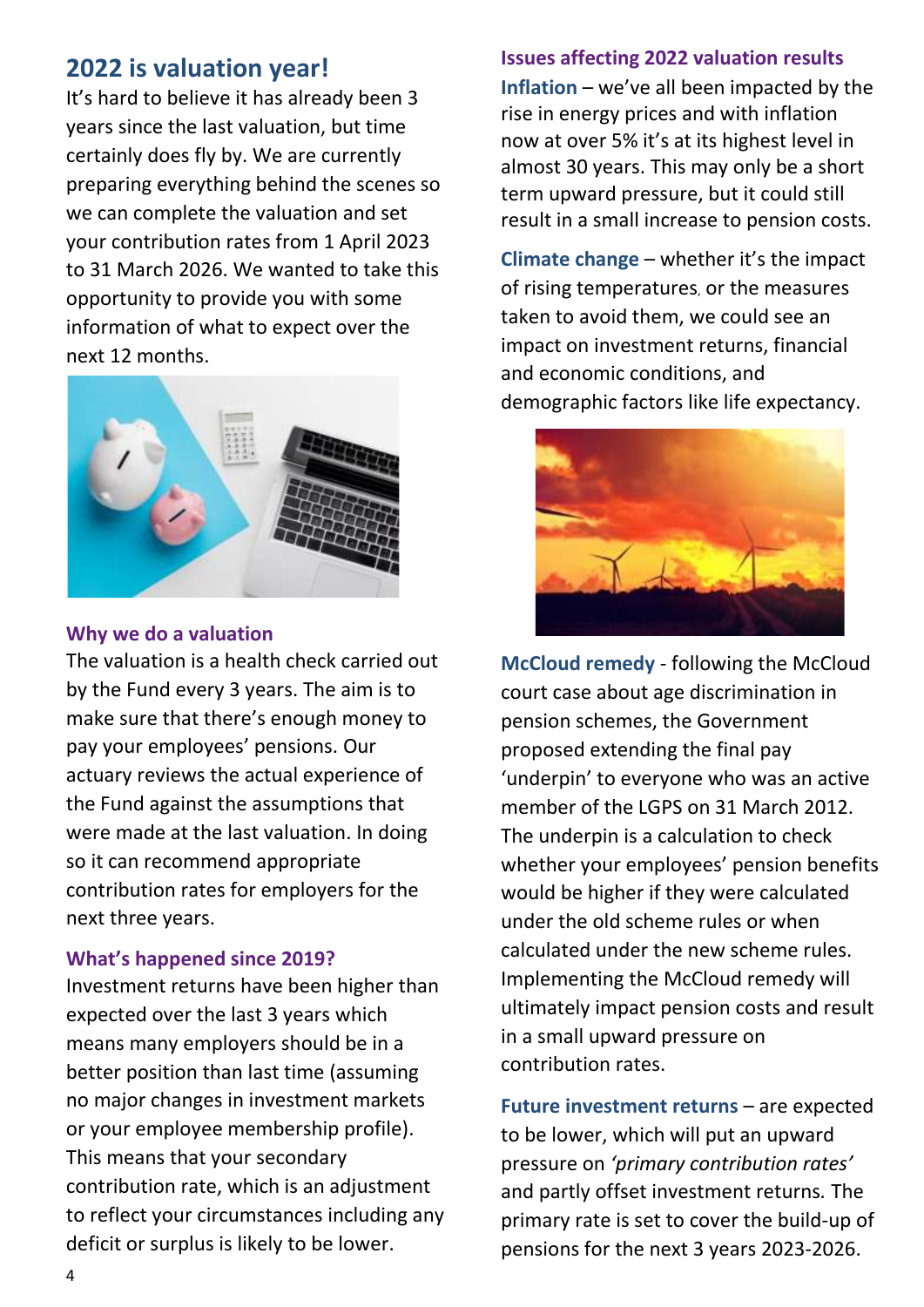#### **The valuation process timeline 2022/2023**

**April 22** – we'll agree the key assumptions to be used in the valuation process.

 **July – August 22** - we'll upload an extract of the membership data that you give to us to our actuary.

 **September – October 22** – our actuary will calculate and report the initial whole Fund results.

**October – November 22** – individual employer results will be prepared.

**November – December 22** our funding strategy statement (FSS) will be presented at the employer forum and our actuary will discuss the Fund's overall performance.

 **November – January 22/23** we'll consult with you on your new proposed employer contribution rates.

**January 23** – FSS and contribution rates agreed after discussion with employers.

 **March 23** – final valuation report signed off and the rates and adjustments certificate is published on our website which shows employer's new contribution rates for the next three years.

**April 23** – new employer contribution rates start to be paid.

#### **How you can help**

 leavers, joiners, year-end, changes in salaries data and so on to extremely accurate. If it isn't or if elements are missing, they'll make assumptions and err on the side of caution, which could mean a higher contribution rate for you. So, it's in your best Our actuary uses all the employee information you give us, like work out your contribution rates. This information needs to be interest to:

- provide your data on time
- check to make sure it's accurate and complete
- respond quickly to any queries
- actively engage with us and read all our communications.